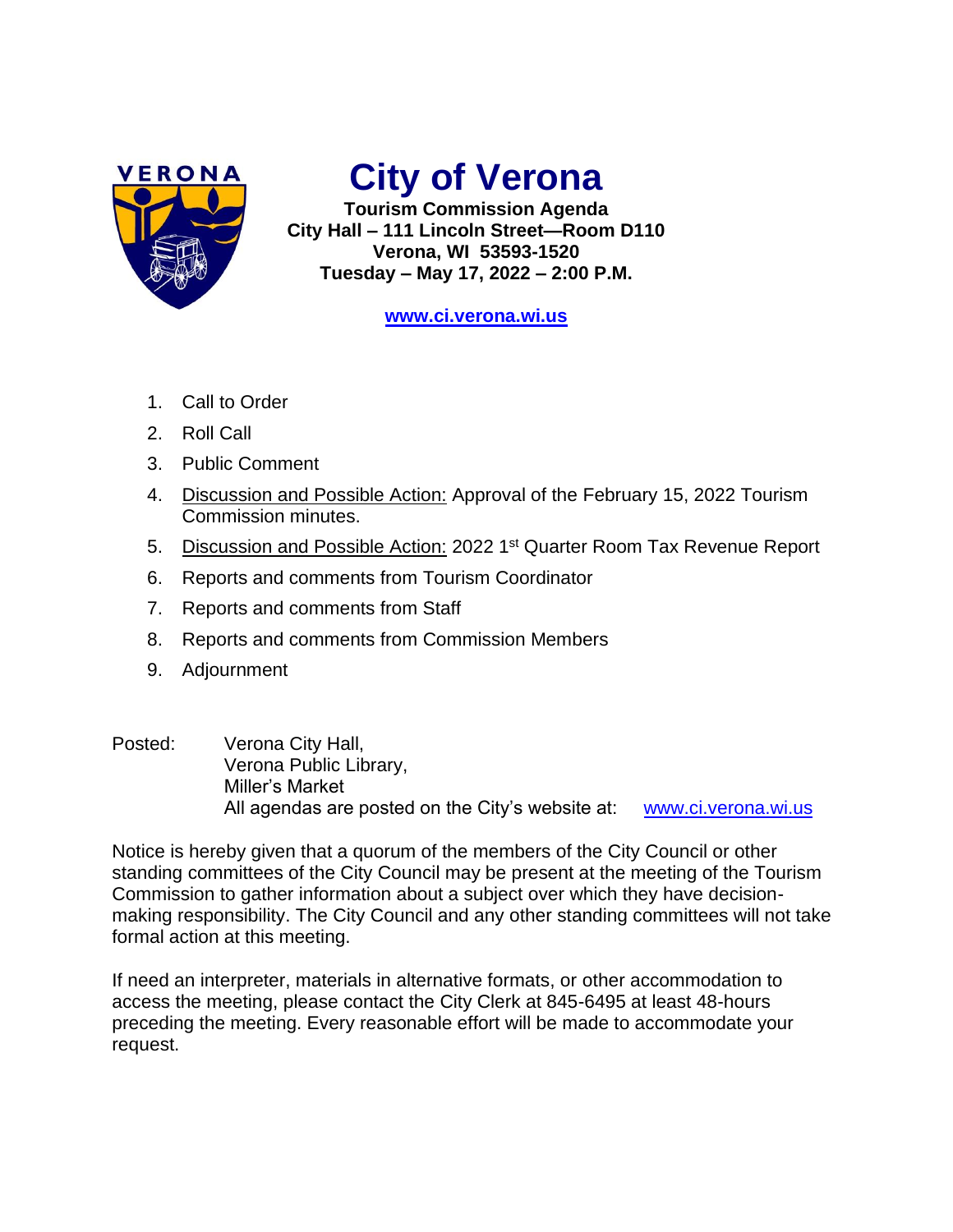## **CITY OF VERONA MINUTES TOURISM COMMISSION February 15, 2022 Verona City Hall**

- 1. Call to Order: Jason Hunt called the meeting to order at 2:08 p.m.
- 2. Roll Call: Jason Hunt, Sara Hoechst, and Christine Posey and Charlie Eggen. Pat Werhley was absent and excused. Also present: City Administrator Adam Sayre, City Clerk Holly Licht, VACC Tourism Coordinator Allison Plumer, and VACC Executive Director Le Jordan.
- 3. Public Comment: None
- 4. Discussion and Possible Action: Approval of the November 16, 2021 Tourism Commission minutes

Motion by Eggen, seconded by Hoechst to approve the minutes of the November 16, 2021 Tourism Commission meeting. Motion carried 4-0.

5. Discussion and Possible Action: 2021 4<sup>th</sup> Quarter Room Tax Revenue Report

The 2021 4<sup>th</sup> Quarter Room Tax Revenue Report was presented and entered into the record. Eggen stated that while the room tax numbers were down for 4<sup>th</sup> quarter, they were better than they were in 2020. He added that January and February have been slow so far. There was discussion about the difficulty of booking events at the school district facilities, which is needed to generate more room tax. The Commission would like to bring school facility use policies to a future meeting as an agenda item.

6. Reports and comments from Tourism Coordinator

The Commission discussed stay-to- play policies for the future for Reddan and other facilities in the City. The Commission would like this to be a future agenda item.

Plumer stated she is working with the wedding venues in town, creating a meeting planning toolkit, working on adventure digital packages similar to the coffee and pub crawl, starting a blog, and engaging more with different sporting groups.

- 7. Reports and comments from Staff: None
- 8. Reports and comments from Commission Members: None
- 9. Adjournment: Motion by Hoechst, seconded by Eggen to adjourn at 3:30 p.m. Motion carried 4-0.

Respectfully Submitted,

Holly Licht, City Clerk